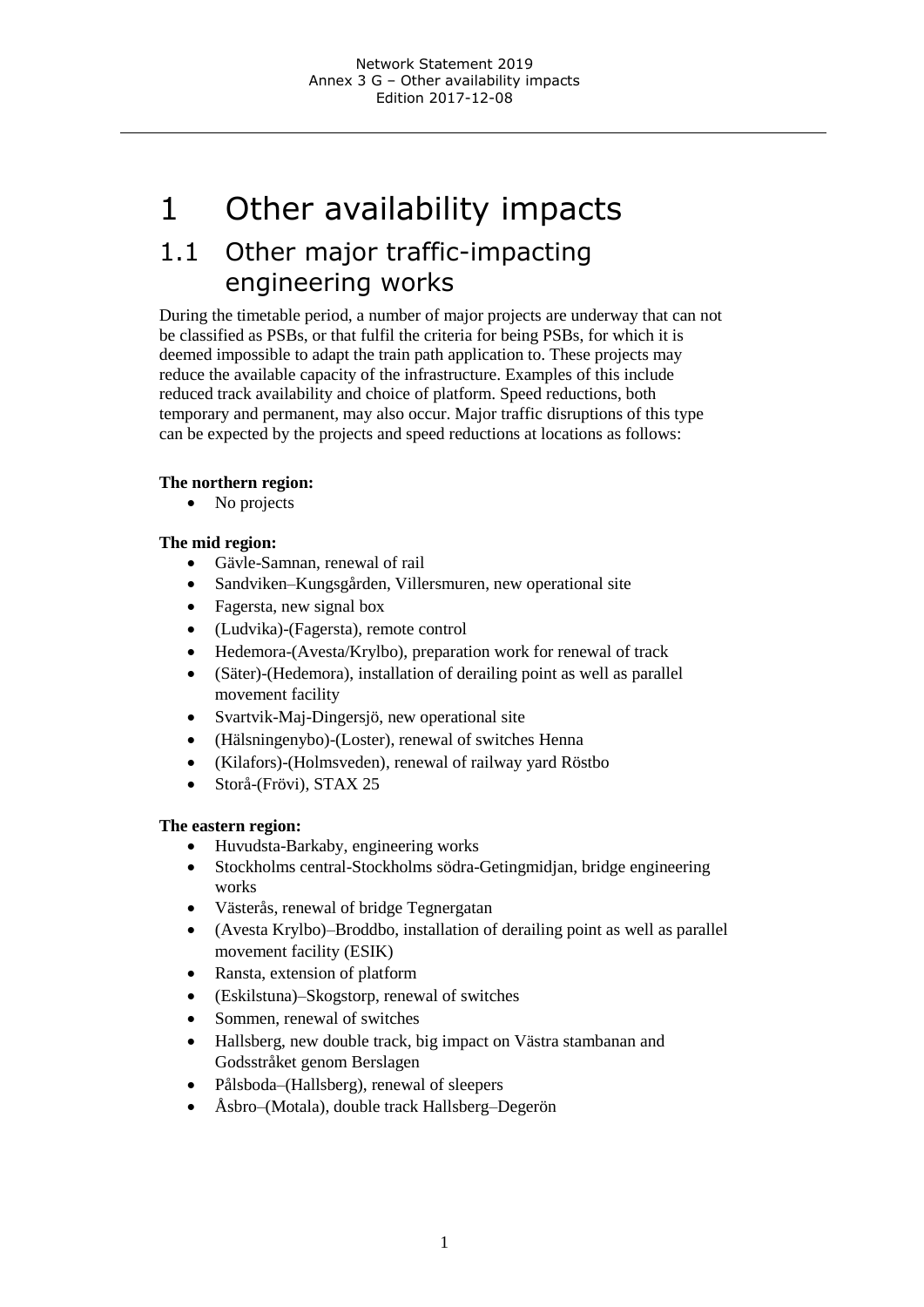#### **The western region:**

- Kil, autotransformer-system
- Charlottenberg–Åmotfors, grade-separated crossing
- Karlstad, Pråmkanalen
- Varberg–Hamra, double track
- Halmstad–Eldsberga, new tunnel under the railway
- Jönköping–Nässjö, parallel movement facility
- Forserum, tunnel for passengers
- Äng, grade-separated crossing
- Bankeryd, grade-separated crossing
- Bankeryd–Jönköping, grade-separated crossing
- Herrljunga–Borås, remote control
- Göteborgs central, renovation of platform canopy
- Olskroken, grade-separated crossing
- Sävedalen, renewal of switches
- Gårdsjö, renovation of grade-separated crossing
- Varberg, new double track
- Halmstad, the southern entry
- BJ-banan, autotransformer feeder

#### **The southern region:**

- $\bullet$
- Mosselund, renewal of switches
- Osby, renewal of switches
- Tunneby, renewal of switches
- Diö N, renewal of switches
- Älmhult–Olofström, preparation work for renewal of track
- Stehag–Eslöv, improvement of capacity
- Eslöv, new siding, new switches
- Svedala, new tunnel for walking and bicycling
- Malmö godsbangård, storage of locomotives
- Åkarp norra–Arlöv, new multiple track

## 1.2 Pre-planned times in track for maintenance

In order to create scope for necessary preventive maintenance work and measures that need to be taken to defects discovered in the facilities in connection with inspections, the Swedish Transport Administration intends to reserve capacity in the railway network – known as service windows – in accordance with the framework presented below

The configuration of service windows is, among other things, based on experience of maintenance in previous years, knowledge concerning the condition of the network, and assessments of future traffic needs. Presumptive applicants for capacity on the line in question will be consulted regarding the configuration of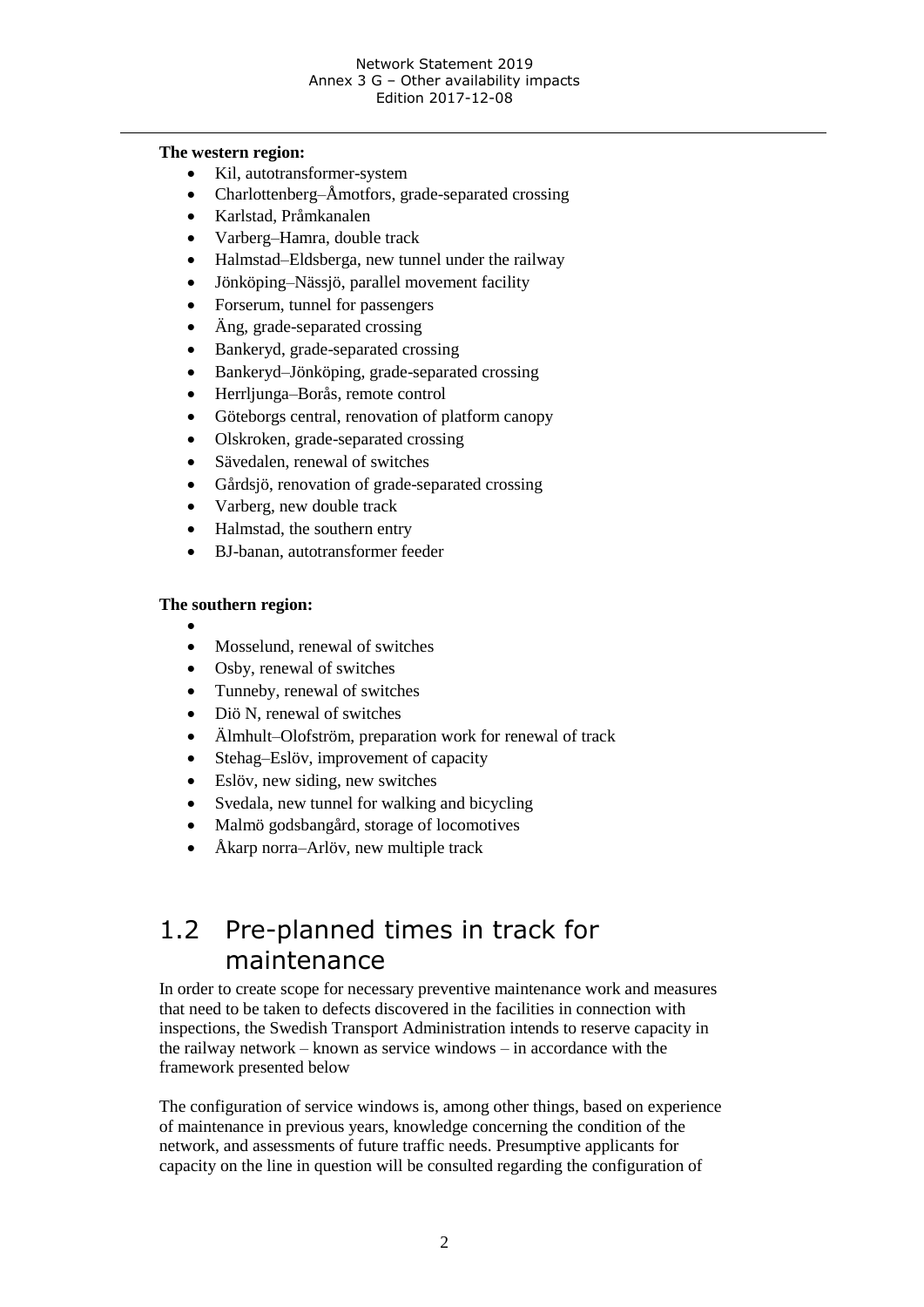these service windows. This will be done in connection with each new procurement of contracts for basic maintenance – i.e., every five to seven years.

In good time before each timetable process, additional consultations will be made with presumptive applicants for capacity. The consultation concerns adjustments of the extent of service windows, and is based in part on the follow-up of the degree of utilisation that will be performed continuously, in part on the expected changes in traffic needs. If the degree of utilisation has been low, the capacity reserved for service windows can be recalled, in part or in full.

The general goal is for more than seventy per cent of the capacity reserved for service windows to be utilised. This is the equivalent of, for example, more than eighty-five per cent of service windows being used, while simultaneously more than eighty-five per cent of the time within these windows is being used.

The requirement for service windows shall be submitted for the timetable process along with the Swedish Transport Administration's other requirements for track engineering works. The detailed coordination and determination of service windows will be done during the ordinary timetable process. There is thus no need to give consideration to these times in with train path applications, but service windows represent the need for maintenance time that the Swedish Transport Administration considers necessary on the basis of the assessment made and that is expected to require capacity in the established timetable. Service windows do not comprise the total capacity required for maintenance work, and additional requirements may be presented by the Swedish Transport Administration. This will be done during the ordinary timetable process.

### 1.2.1 Maintenance contract Malmbanan, north

The Swedish Transport Administration intends, during the spring, winter and autumn to apply for two (2) hours' traffic stoppage in the daytime Monday – Friday, every other week north of Kiruna, every other week south of Kiruna. These times are coordinated with maintenance periods on the Norwegian side of the border.

### 1.2.2 Maintenance contract Norra stambanan

The Swedish Transport Administration intends to apply for two (2) hours' traffic stoppage Monday – Friday on different stretches, as well as six (6) hours in the daytime for four (4) weeks. Except on the stretch of line (Gävle)-Storvik where the Swedish Transport Administration intends to apply for five (5) hours the nights before Sunday as well as four (4) weekends, approximately eight (8) hours per shift the nights before Saterday, Sunday and Monday.

### 1.2.3 Maintenance contract Malmbanan, south and Haparandabanan

At Malmbanan, south, the Swedish Transport Administration intends to apply for 1-2 hours' traffic stoppage in the daytime Monday-Friday even numbered weeks as well as continuous two (2) hours' the nights before Monday-Friday odd numbered weeks. At Haparandabanan the Swedish Transport Administration intends to apply for two (2) hours' traffic stoppage in the daytime Monday-Friday odd numbered weeks.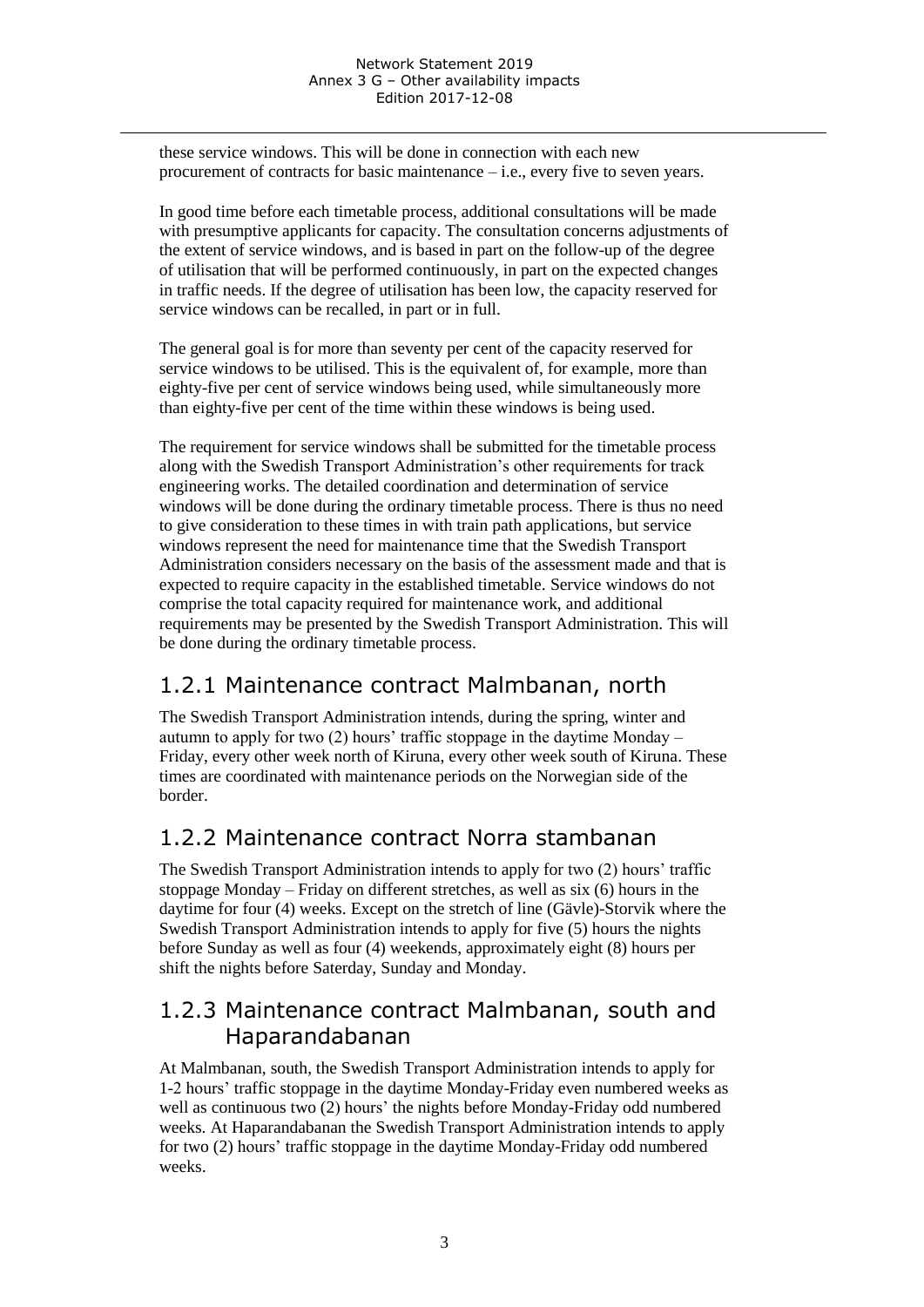### 1.2.4 Maintenance contract Botniabanan, Långsele-Vännäs

The Swedish Transport Administration intends to apply for traffic stoppage on 1-5 weekdays for 1-4 hours' per week.

### 1.2.5 Maintenance contract Holmsund – Boden incl cross country lines

The Swedish Transport Administration intends to, at each line section, apply for traffic stoppage on 1-4 weekdays for 1-3 hours per week.

At the cross country lines the Swedish Transport Administration intends to apply for traffic stoppage on weekdays for three (3) hours'.

### 1.2.6 Maintenance contract Ådalsbanan and Mittbanan

The Swedish Transport Administration intends on the stretches of line Storlien– Östersund, Östersund–Bräcke, Bräcke–Ånge, Ånge–Sundsvall, Bräcke–Långsele, Sundsvall–Härnösand and Härnösand–Långsele to apply for traffic stoppage Monday-Sunday for 2–3 weeks comprising about 40 hours as well as four (4) hours' Monday-Friday for four (4) weeks.

### 1.2.7 Maintenance contract Banorna i Bergslagen and Godsstråket

The Swedish Transport Administration intends on the stretches of line Storvik– Borlänge, Borlänge–Frövi, Storvik–Avesta Krylbo, Avesta Krylbo–Frövi, Fagersta–Ludvika and Ställdalen–Hällefors to apply for six (6) hours' traffic stoppage at five occations per week for 2-3 weeks per year.

The Swedish Transport Administration intends on the stretches of line Borlänge– Avesta Krylbo and Mora–Borlänge to apply for six (6) hours' traffic stoppage at five occations per week for 4-5 weeks per year.

The Swedish Transport Administration intends on the stretch of line Frövi–Mjölby to apply for capacity for period of 4-6 hours' the nights before Monday-Friday and on the stretch of line Frövi–Jädersbruk for a period of five (5) hours' in the daytime during 25 Mondays.

### 1.2.8 Maintenance contract Stockholm Mitt, the stretch Stuvsta – Stockholm Central

The Swedish Transport Administration intends to apply for capacity for a period of 4-5 hours the nights before Monday-Friday. During this interval the traffic will be able to run with limited accessibility.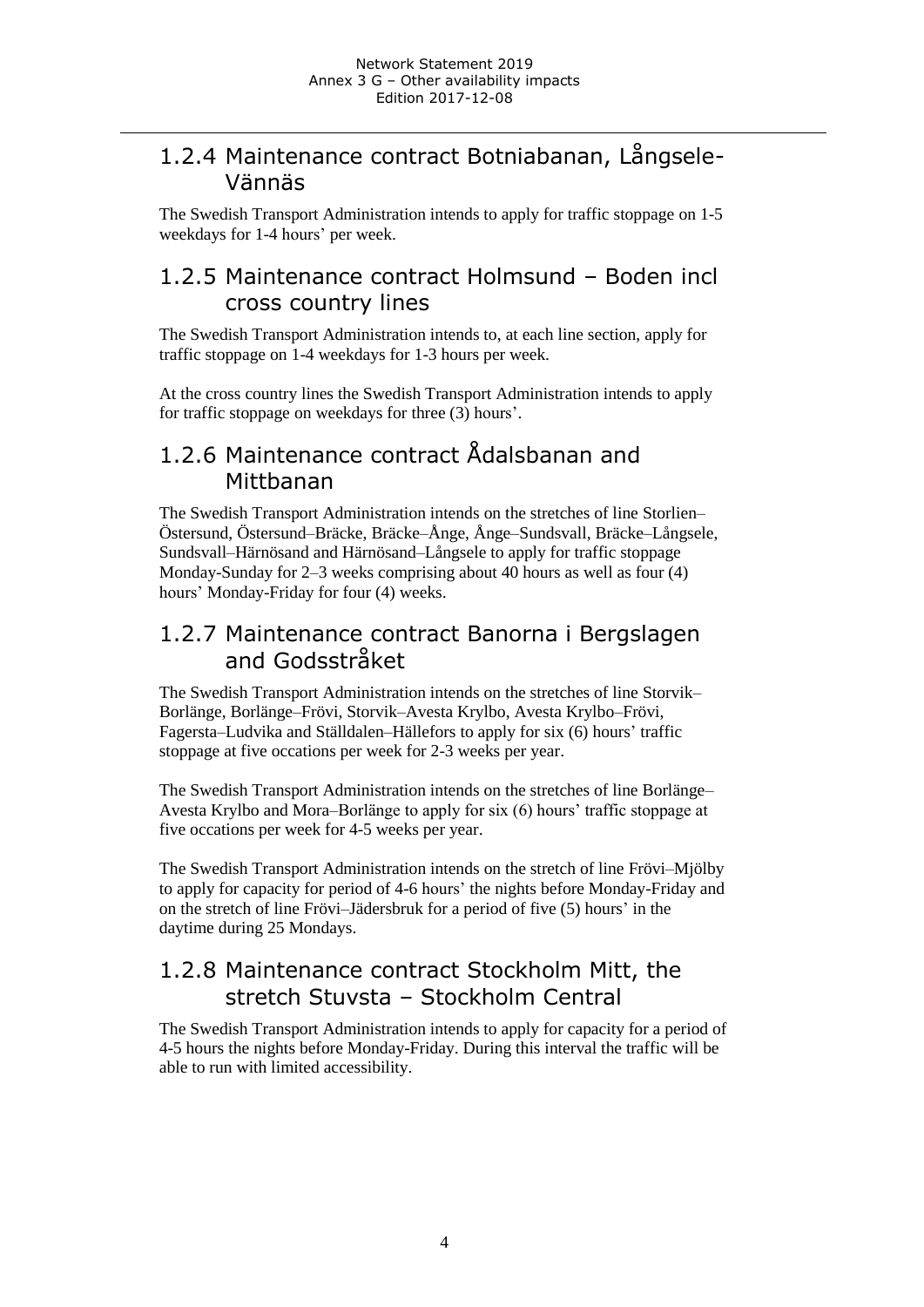### 1.2.9 Maintenance contract Stockholm Mitt, the stretches Stockholm Central – Sundbyberg, Stockholms Central–Solna, Stockholms central–Älvsjö, Värtabanan and the stretch Årstabron–Älvsjö gods–Älvsjö

The Swedish Transport Administration intends to apply for capacity for a period of 3-6 hours the nights before Monday-Friday. During this interval the traffic will be able to run with limited accessibility.

### 1.2.10 Maintenance contract Citybanan, the stretch Södra station–Tomteboda övre via Stockholm City

The Swedish Transport Administration intends to apply for capacity for a period of 3-4 hours the nights before Monday-Friday. During this interval the traffic will be able to run with limited accessibility.

### 1.2.11 Maintenance contract Hagalund

The Swedish Transport Administration intends to apply for capacity for a period of four (4) hours on Monday-Thursday, int agreed geographic area within Hagalund. During this interval the traffic will be able to run with limited accessibility.

### 1.2.12 Maintenance contract Svealandsbanan

The Swedish Transport Administration intends to apply for capacity for a period of 2-4 hours the nights before Monday-Friday. During this interval the traffic will be able to run with limited accessibility.

### 1.2.13 Maintenance contract Västra stambanan (Hallsberg–Gnesta)

The Swedish Transport Administration intends to apply for capacity for a period of five (5) hours the nights before Monday-Friday.

### 1.2.14 Maintenance contract Södra stambanan (Katrineholm–Arlöv)

The Swedish Transport Administration intends on the stretch of line Katrineholm-Nässjö to apply for capacity for a period of 4-5,5 hours' the nights before Monday-Friday. On the stretch of line (Hässleholm)-Nässjö the Swedish Transport Administration intends to apply for single-track operation during six (6) hours' six(6) days per week and on the stretch of line (Arlöv)-Lund for a period of five (5) hours' the nights before Monday. On the rest of the stretches of the line the Swedish Transport Administration intends to apply for single-track operation for continuous six (6) hours' nights before Tuesday-Friday.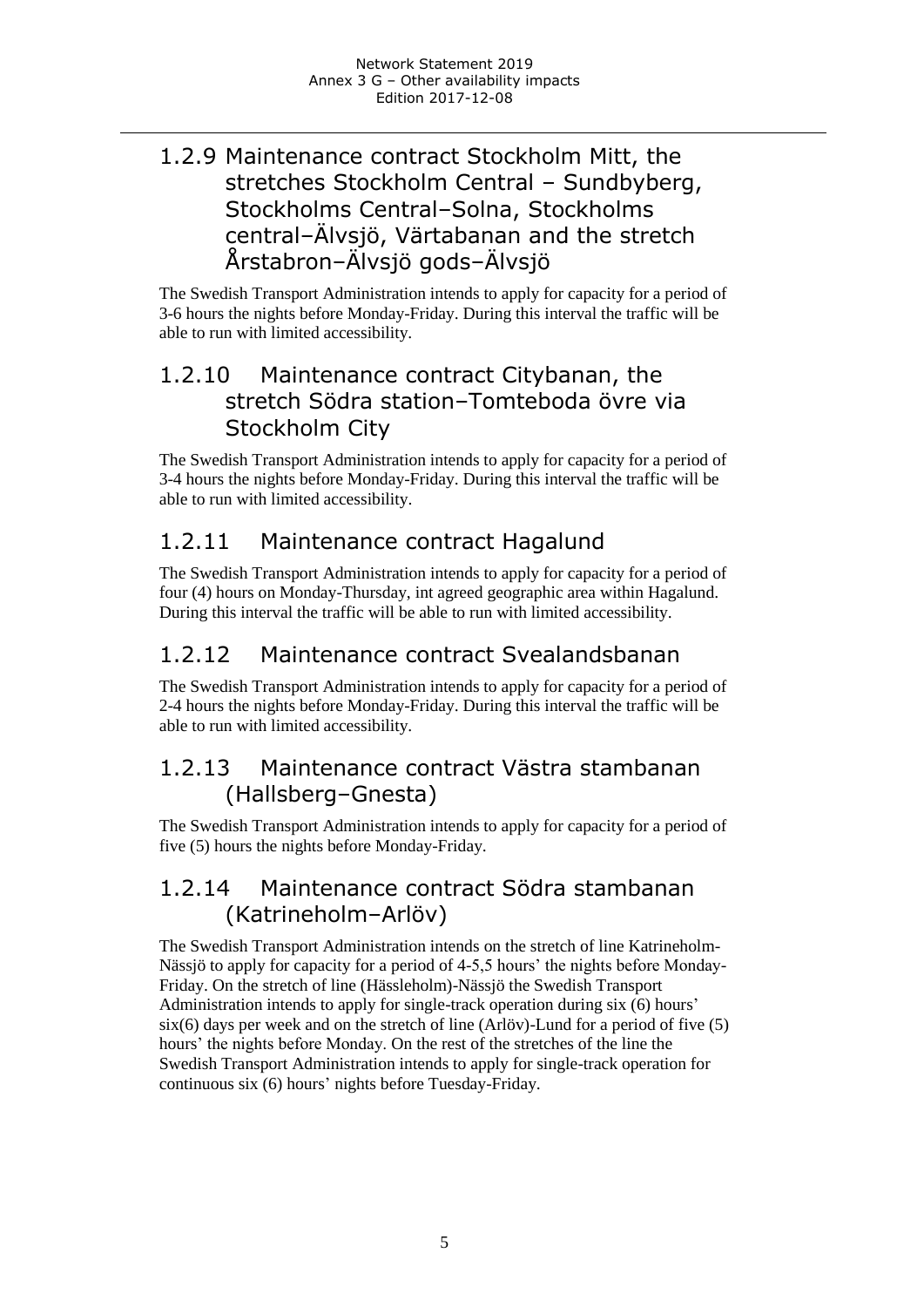### 1.2.15 Maintenance contract Värmland/Dalsland

The Swedish Transport Administration intends to primarily gather the maintenance under three (3) track engineering works weeks per year and stretch of line, 5 hours' traffic stoppage Monday – Thursday.

### 1.2.16 Maintenance contract Länsbanorna i Östergötland and eastern Småland

The Swedish Transport Administration intends to apply for seven (7) hours of traffic stoppage Tuesday – Thursday on a larger part of those stretches of line that this maintenance contract covers.

### 1.2.17 Maintenance contract Jönköpingsbanan

The Swedish Transport Administration intends to apply for a period of 3-7 hours of traffic stoppage Tuesday – Thursday on a larger part of those stretches of line that this maintenance contract covers.

### 1.2.18 Maintenance contract Västra Götaland, West

The Swedish Transport Administration intends for each stretch of line to apply for traffic stoppage (single-track lines) and single-track operation (double-track lines) for a period of 3-7 hours, 1-5 days per week.

### 1.2.19 Maintenance contract Västkustbanan, **West**

The Swedish Transport Administration intends for each stretch of line to apply for traffic stoppage (single-track lines) for a period of 5-10 hours', 1-6 days per week and single-track operation (double-track lines) for a period of 3-10 hours', 1-5 days per week.

### 1.2.20 Maintenance contract Västra Götaland Göteborg

The Swedish Transport Administration intends to, at each line section, apply for traffic stoppage (single-track lines) for a period of 4 hours', 1-5 days per week and single track operations (dubble-track lines) for a period of 4 hours during 1-5 weeknights per week, as well as four 8-hours periods of traffic stoppage the nights before Sunday on the stretch of line Alingsås-(Partille).

The Swedish Transport Administration intends to do maintenance at Göteborg signal box area according to an area division developed by the Swedish Transport Administration.

### 1.2.21 Maintenance contract Västra Götaland East

The Swedish Transport Administration intends for each line section to apply for traffic stoppage (single-track lines) for a period of 4-24 hours', 1-7 days per week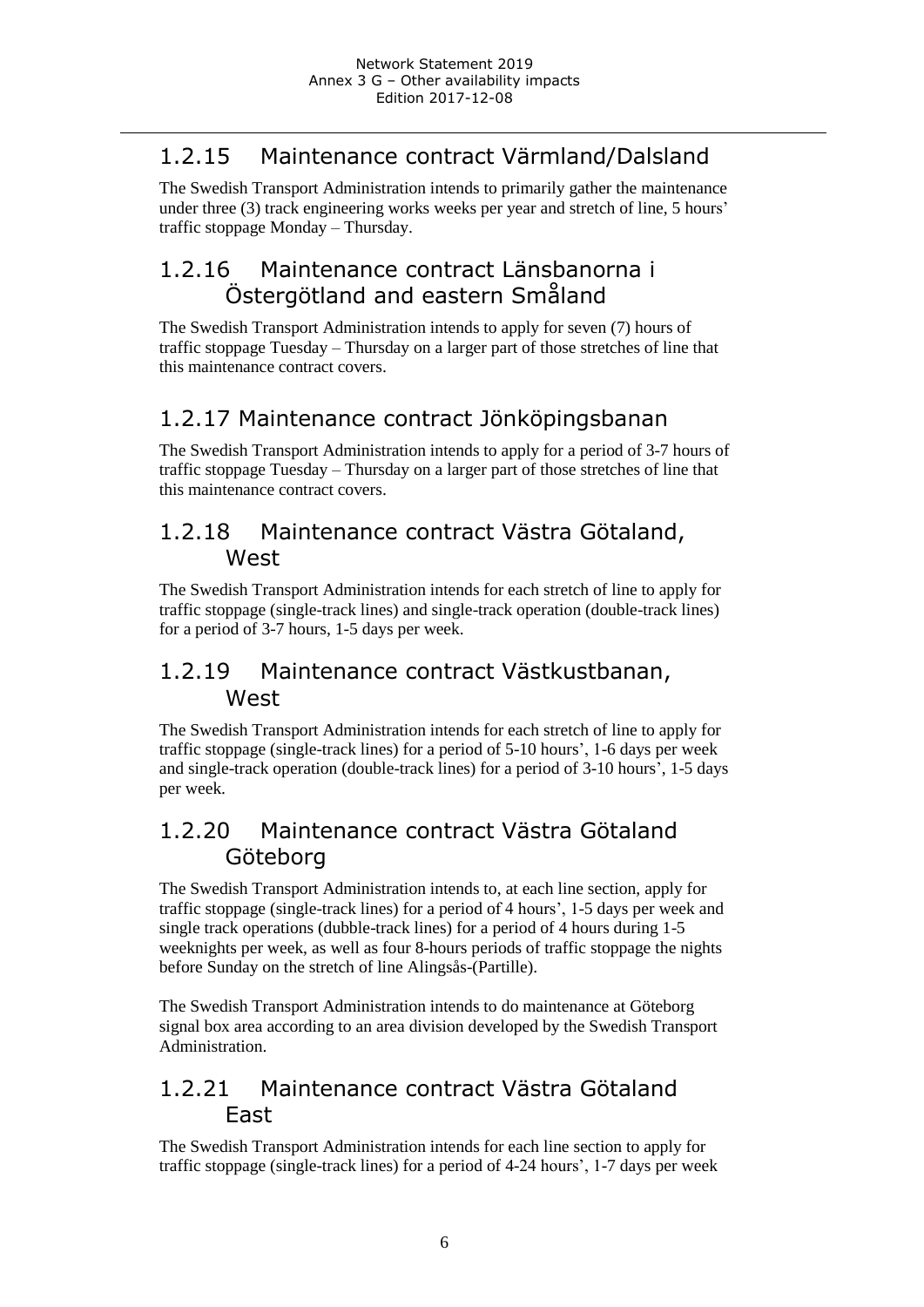and single-track operation (double-track lines) for a period of 4-8 hours', 1-7 days per week.

### 1.2.22 Maintenance contract Västkustbanan south

The Swedish Transport Administration intend to apply for capacity in Hallandsåstunneln for a period of six (6) hours' the nights before Monday-Friday, even numbered weeks will the up-track be closed and odd numbered weeks will the down-track be closed.

The Swedish Transport Administration intend to apply for capacity in Helsingborg on eight (8) occations for a period of eight (8) hours' nights before Sunday. Helsingborg-Helsingborgs godbangård will be closed for traffic at the entry signals, but holding of trains will be possible.

### 1.2.23 Maintenance contract Blekinge kustbana, Kust till kust-banan

The Swedish Transport Administration intends to apply for traffic stoppages in the night time on every weekday for a period of 4-7 hours on the stretch of line Värnamo and Kalmar/Karlskrona, and 3–5 hours in the night time on every weekday on the stretch of line Hässleholm and Karlskrona

### 1.2.24 Maintenance contract Malmö and southeast Skåne

The Swedish Transport Administration intend to apply for:

- traffice stoppages during four (4) hours the nights before Monday on the stretches of line Lockarp-Ystad and Lockarp-Trelleborg
- shutdown of the entire I-group at Malmö godsbangård for ten (10) hours four (4) times a year
- signale-track operation for six  $(6)$  hours' the nights before Tuesday–Friday in Citytunneln.

# 1.3 Railway lines where special conditions may apply

In part of the railway network is a heightened risk of prolonged reductions in speed or axle load. These parts are presented below.

| Line with risk of special conditions      |
|-------------------------------------------|
| 111 (Peuravaara)–Riksgränsen              |
| 118 (Boden)-(Gällivare), Koijuvaara-Aitik |
| 153 (Forsmo)–(Hoting)                     |
| 212 (Ånge)-Bräcke, Moradal                |
| 221 (Östersund)–Storlien                  |
| 235 (Strömsbro)–(Sundsvall)               |
| 305 Borlänge rangerbangård                |
| 324 (Borlänge)-Ludvika                    |
| 333 (AvestaKrylbo)–(Hedemora)             |
| 340 (Fagersta C)–(Ludvika)                |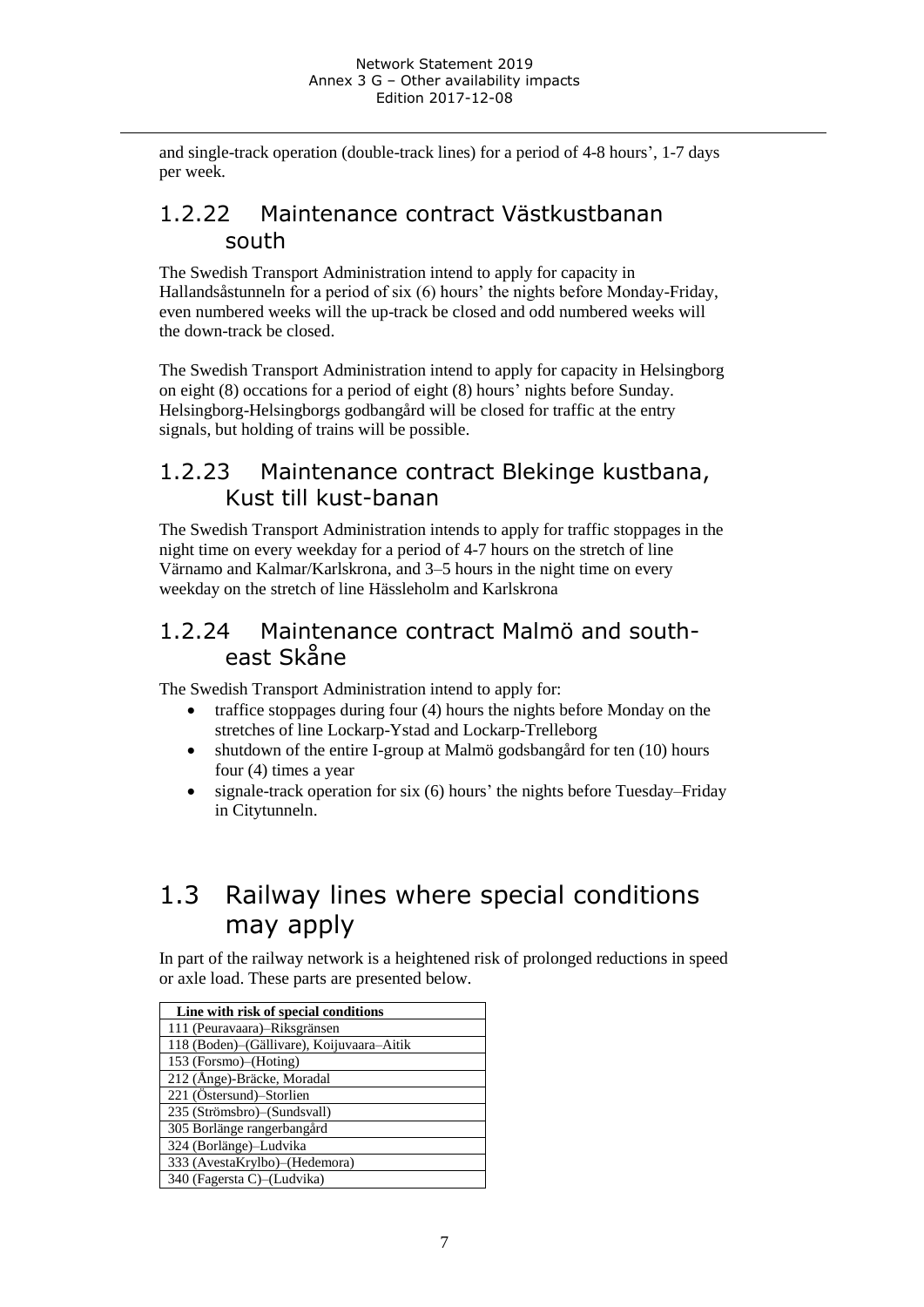#### Network Statement 2019 Annex 3 G – Other availability impacts Edition 2017-12-08

| 349 Västerås Norra-Kolbäck                          |
|-----------------------------------------------------|
|                                                     |
| 364 (Kristinehamn)-(Nykroppa), (Daglösen)-Filipstad |
| 376 (Repbäcken)-Rågsveden                           |
| 382 Kil-(Karlstad)                                  |
| 383 (Laxå)–(Karlstad Välsviken)                     |
| 391 (Grängesberg)-(Ställdalen)-(Frövi)              |
| 434 (Uppsala C)-(Gävle)                             |
| 435 (Örbyhus)-Hallstavik                            |
| 494 Flens övre-(Eskilstuna C)                       |
| 524 (Hallsbergs personbangård)-Frövi                |
| 601 Almedal-Göteborg C                              |
| 611 (Falköping)-(Alingsås)                          |
| 621 (Uddevalla C)-Strömstad                         |
| 630 Halmstads central                               |
| 631 Kil-Charlottenberg                              |
| 652 (Öxnered)–(Håkantorp)                           |
| 662 (Mellerud)-Billingsfors                         |
| 710 (Falköping)-(Sandhem)                           |
| 711 Sandhem-(Nässjö)                                |
| 721 (Borås)–(Värnamo)                               |
| 731 (Jönköpings godsbangård)-Vaggeryd               |
| 732 (Nässjö)-(Värnamo)-(Landeryd)                   |
| 733 Landeryd-(Furet)                                |
| 831 (Nässjö)–(Hultsfred)                            |
| 832 Hultsfred-Berga                                 |
| 851 (Älmhult)-Olofström                             |
| 913 (Lockarp)-(Trelleborg)                          |
| 926 (Helsingborgs godsbangård)-Teckomatorp          |

#### **Line section 111 (Peuravaara)–Riksgränsen**

The bridge Rautasjokk south, km 1432+883: There is a risk of prolonged restrictions of axle load and speed owing to carrying capacity problem.

#### **Line section 118 (Boden)–(Gällivare), Koijuvaara–Aitik**

Holmfors–Ljuså, km 1158+400 – 1161+392: There is a risk of prolonged restriction to 40 km/h for iron ore train owing to poor track.

Harrträsk–Gällivare, km 1299+985 – 1312+288: There is a risk of prolonged restriction to 40 km/h for iron ore train owing to poor rails.

#### **Line section 153 (Forsmo)–(Hoting)**

The bridge over Rörströms river between Betåsen and Ådalsliden km 96+466 – 96+552: There is a risk of prolonged restrictions of axle load and speed due to carrying capacity problem.

The bridge over Fjällsjö river north of Rossön km 34+198 – 34+366: There is a risk of prolonged restrictions of axle load and speed owing to carrying capacity problem.

#### **Line section 212 (Ånge)-Bräcke, Moradal**

There is a risk of prolonged restriction to 40 km/h owing to poor switches.

#### **Line section 221 (Östersund)–Storlien**

The strech Storlien-the border, km 747+602 – 750+298: There is a risk of prolonged restriction to 40 km/h owing to poor track.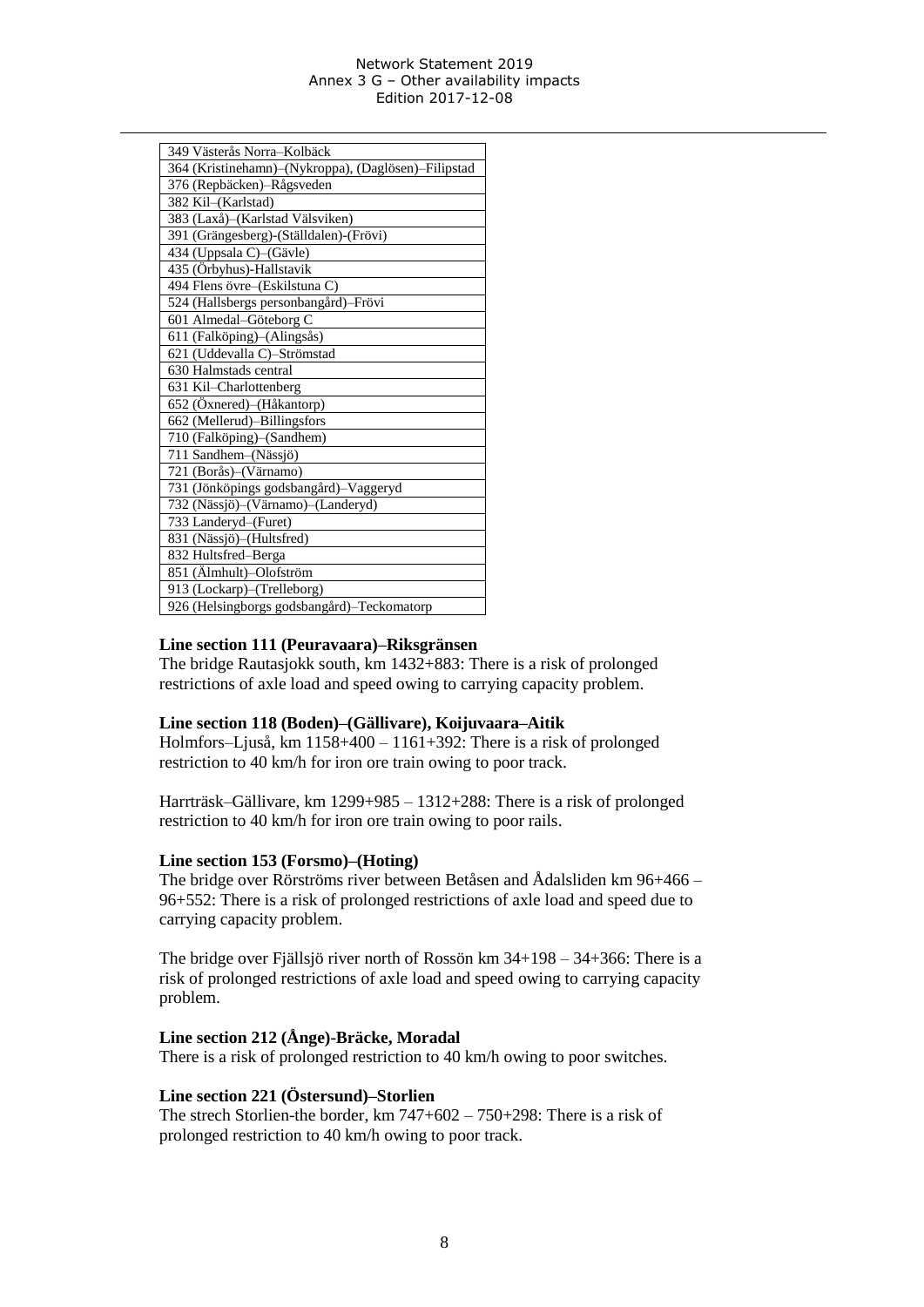#### **Line section 235 (Strömsbro)–(Sundsvall)**

The stretch Gävle–Vallvik, km 117+440 – 178+712: There is a risk of prolonged restriction to 140 km/h owing to poor track.

#### **Line section 305 Borlänge marshalling yard**

The bridge over the river Dalälven at Domnarvet, siding No 103, km 21+750: There is a risk of prolonged restrictions of axle load and speed due to carrying capacity problem.

#### **Line section 324 (Borlänge)–Ludvika**

Ludvika–Ulvshyttan, km 69+632 – 45+632: There is a risk of prolonged restriction to 140 km/h owing to poor track.

#### **Line section 333 (Avesta Krylbo)-(Borlänge)**

Avesta/Krylbo–Hedemora, km 0+355 – 23+297: There is a risk of prolonged restriction to 100 km/h owing to poor track.

#### **Line section 340 (Fagersta C)–(Ludvika)**

Fagersta C–Ludvika, km 167+455 – 212+049: There is a risk of prolonged restriction to 70 km/h owing to poor track.

#### **Line section 349 Västerås norra–Kolbäck**

Västerås Norra-Kolbäck up track km 111+226 - 114+365, and down track km 111+368 - 114+120: There is a risk of prolonged restriction to 140 km/h owing to poor rails.

The bridge over the road E18 Västerås (Tegnérgatan), up track and down track, km 109+499: There is a risk of prolonged restrictions of axle load and speed.

#### **Line section 364 (Kristinehamn)–(Nykroppa), (Daglösen)–Filipstad**

Kristinehamn–Storfors, km  $0+500-9+350$ : There is a risk of prolonged restriction to 80 km/h owing to poor track.

Kristinehamn–Storfors, km 12+285 – 28+140: There is a risk of prolonged restriction to 80 km/h owing to poor track.

#### **Line section 376 (Repbäcken)–(Rågsveden)**

Repbäcken–Rågsveden, km 30+784 – 162+119: There is a risk of prolonged restriction to 40 km/h.

#### **Line section 382 och 383 Kil–(Laxå)**

Laxå-Kil, km 228+036 – 350+300: There is a risk of greater restrictions for heavy transport and the risk of prolonged speed reduction to 140 km/h owing to poor rails.

#### **Line section 391 (Grängesberg)–(Ställdalen)–(Frövi)**

Silverhöjdspåret, km 463+258 – 480+962: There is a risk of prolonged restriction to 40 km/h.

#### **Line section 434 (Uppsala C)–(Gävle)**

Storvreta–Gävle, up track km 14+982 – 113+481: There is a risk of speed reduction to 140 km/h owing to poor rails.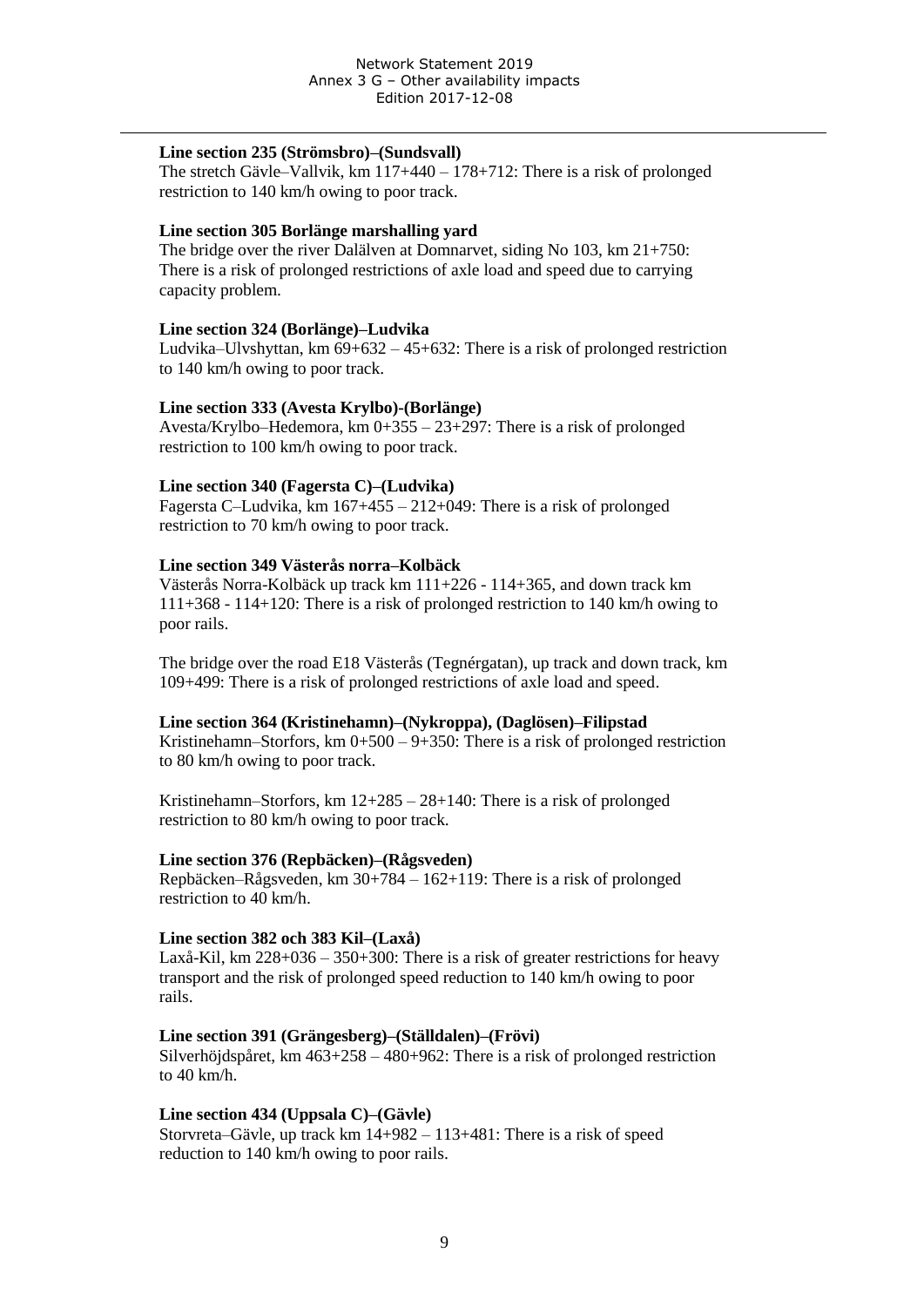#### **Line section 435 (Örbyhus) –Hallstavik**

The bridge Örbyhusån, towards Hallstavik, km 0+485: There is a risk of prolonged restrictions of axle load and speed owing to carrying capacity problem.

#### **Line section 494 Flens övre–(Eskilstuna C)**

Flens övre–Eskilstuna, km 62+825 – 100+360: There is a risk of prolonged speed reduction to 70 km/h owing to poor track.

#### **Line section 524 (Hallsbergs personbangård)–Frövi**

Örebro–Frövi, up track, km 225+360 – 249+157 and down track km 224+725 – 249+157: There is a risk of prolonged speed reduction to 120 km/h owing to poor rails.

#### **Line section 611 (Falköping)–(Alingsås)**

The bridge over the river Nossan at Herrljunga (in the direction of Håkantorp), km 89+846 – 89+890: There is a risk of prolonged restrictions of axle load and speed owing to carrying capacity problem.

#### **Line section 621 (Uddevalla C)–Strömstad**

Uddevalla–Överby, km 89+590 – 166+050: There is a risk of speed reduction to 80 km/h owing to poor track.

Overdecking of the road portal in Munkedal (Vadholmsvägen), km 109+777: There is a risk of prolonged restrictions of axle load and speed owing to carrying capacity problem.

#### **Line section 631 Kil–Charlottenberg**

The bridge over the river Norsälven between Kil and Fagerås, km 353+85 – 353+263: There is a risk of prolonged restrictions of axle load and speed owing to carrying capacity problem.

#### **Line section 652 (Öxnered)–(Håkantorp)**

The bridge over Trollhätte channel in Vänersborg, km 25+609: There is a risk of prolonged restrictions of axle load and speed.

#### **Line section 662 (Mellerud)–Billingsfors**

Mellerud–Billingsfors, km 0+820 – 38+103: There is a risk of prolonged speed reduction to 40 km/h owing to poor track.

#### **Line section 710 och 711 (Falköping)–(Nässjö)**

Falköping–Bankeryd, km  $0+644 - 25+271$ , and km  $38+080 - 60+0409$ : There is a risk of speed reduction to 140 km/h owing to poor rails.

Bankeryd–Jönköping, km 60+409 – 66+820: There is a risk of speed reduction to 100 km/h (at some places 40 km/h) owing to poor track.

#### **Line section 721 (Borås)–(Värnamo)**

Borås–Hillared, km 72+363 – 93+742: There is a risk of prolonged speed reduction to 80 km/h owing to poor track.

#### **Line section 731 (Jönköpings godsbangård)–Vaggeryd**

Månsarp–Vaggeryd, km 22+925 – 37+898: There is a risk of prolonged speed reduction to 40 km/h owing to poor track.